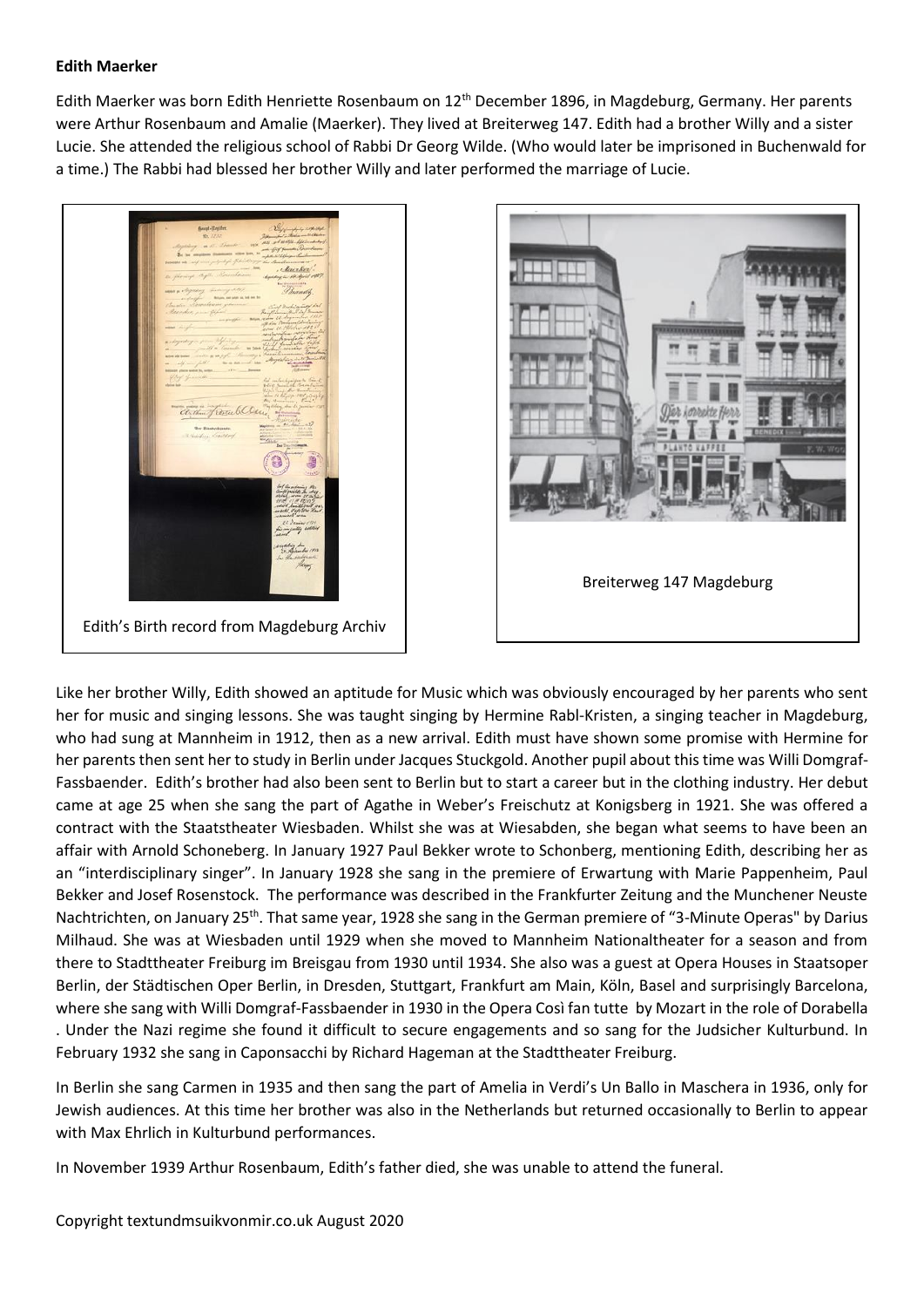

By February 1939 anti-semitism had become unbearable for Edith and she emigrated to England, following in the footsteps of Rabbi Wilde. Her sister Lucie had emigrated to Sao Paulo in Brazil and her brother Willy was in the Netherlands. She herself in a letter dated August 1947 said she had not worked since 1934. At the time she left Germany she was living in Leipzig at Karl Heinz Strasse. She arrived in England, landing at Croydon Airport on 22<sup>nd</sup> February 1939, Green Card Number 1305. She gives her occupation as Opera Singer but as an alternative is a Domestic Clerk when she registered with the Jewish Refugee Committee as well as with the Cambridge Refugee Committee. Edith can also speak both French and English.

With the war declaration Edith becomes an enemy alien in England but is quickly exempted and on December 19<sup>th</sup> 1939 is declared "Exempt from Internment". This allows Edith to live a nearly normal life in war time England. At that time, she was working as a domestic servant at Leys School, in the south of the city of Cambridge. She declared that she did not wish to be repatriated to Germany. The tribunal in discussing her case said that Edith was a "Jewish Opera Singer who appears to be genuine anti-nazi. No information that restrictions are necessary."

Copyright textundmsuikvonmir.co.uk August 2020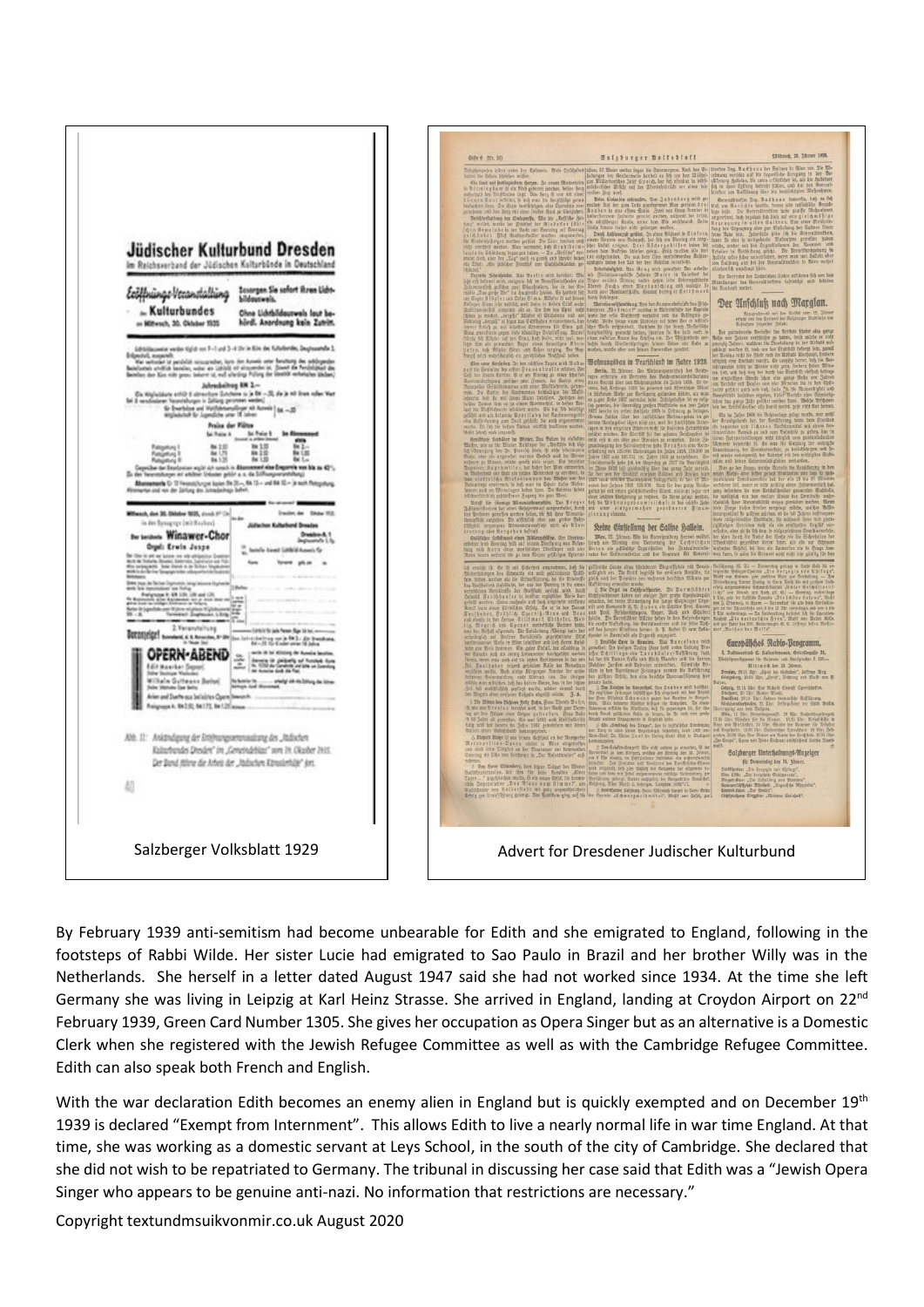



Exemption from Internment 1939

Very little is known how Edith passed the war years in England, but it can be assumed she met up with Rabbi Wilde. There is not currently any record of singing engagements, which she must have undertaken. In January 1942 registrations were required and state she lives at 10, Queen Edith's Way Cambridge, where she was with Mrs Leake. The Blue Card records that by May 1945 she was living at Fellows Road, Primrose Hill North West London. Her occupation now lists photographer and domestic servant. She registers again in August 1946, with an address in Goldhurst Terrace, South Hampstead, London North West 6. Her occupation is now listed solely as Opera Singer. Her police registration number is PB.703730.

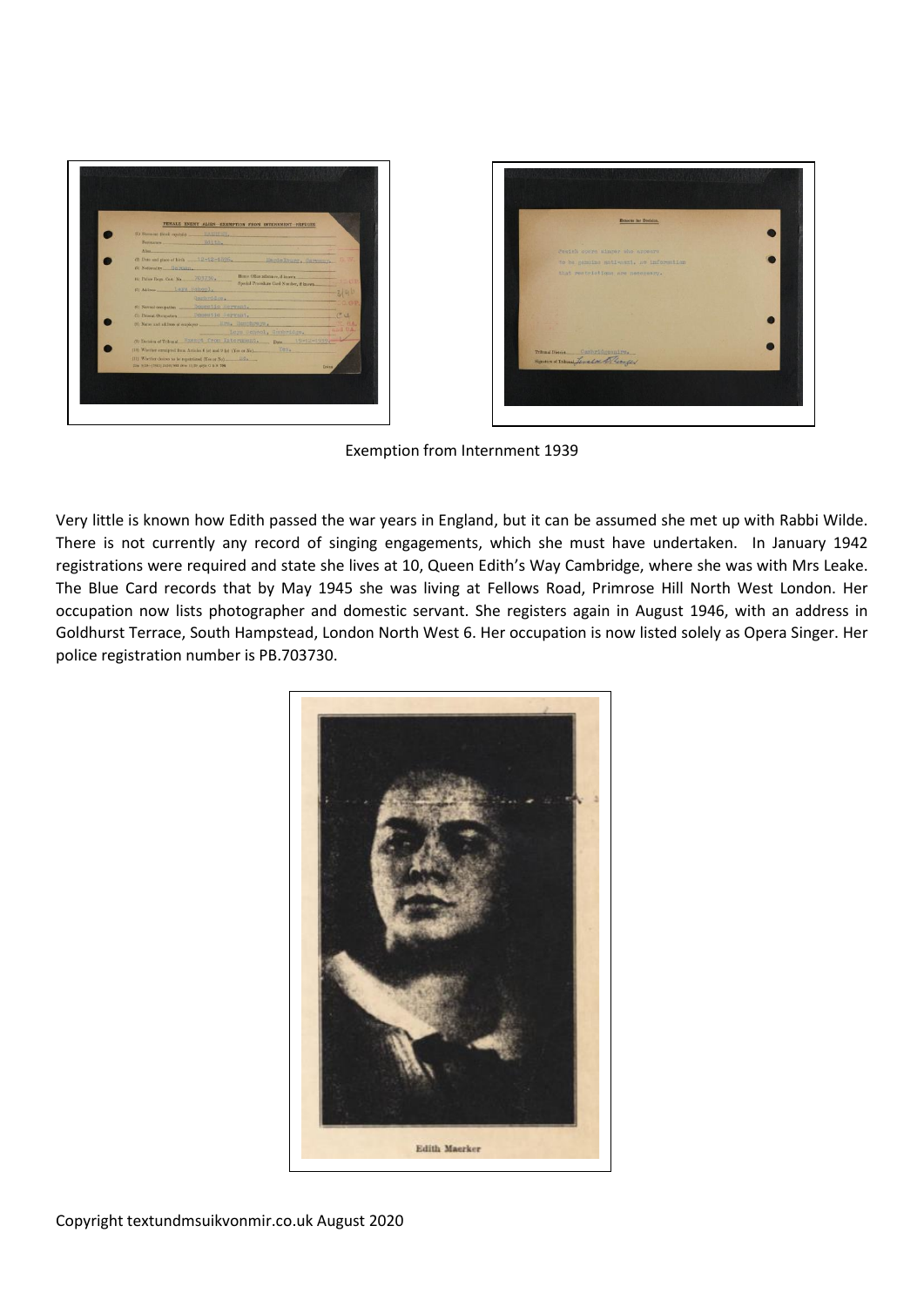## The only known Photograph of Edith c 1928

When the war ended Edith thought about returning to Germany and started the process of repatriation. She found out that her brother had been murdered at Auschwitz in the Autumn of 1944 and that her mother, Amalie had died under unknown circumstances at Theresiensatdt in March 1943. She was the only member of family alive in Europe.

It appears from what Edith says in letters and information on registration cards that she had been quite seriously ill. In the summer of 1946, she seeks financial assistance from the Assistance Board of the Home Office. She writes a letter in September 1946 to Miss Goldschmidt for her assistance also intimating at her continued visits to hospital. Her illness is not clear. She received Two Guineas on September 9<sup>th</sup> and a further Eight Guineas on the 10<sup>th</sup>. By August 1946 she had begun the process of repatriation to Germany. BY mid-March 1947, her repatriation has been agreed. She is granted £45 12 shillings and 4 pence, by the Jewish Refugees Committee to enable her to return to Germany, specifically to the British Sector of Berlin. Edith is repatriated 16th April and arrives in Berlin having travelled by boat train to Hoek of Holland and then to Ostend.

Edith arrives in Berlin a sick woman. We can wonder where she stayed? But living in Berlin is the first wife of her brother Willy Rosen. This is Elsbeth Rosen nee Hofmann. She lives at Willy's old address on Kurfürstendamm at number 155. Edith is still incapacitated by illness in October 1947, when she writes a letter of apology to Herr Ehrenwerth of the Judsiche Gemeinde, for being unable to meet, owing to her illness.

At some point Edith makes a recovery enabling her to work again. She takes on singing roles from 1947 to 1949 at the Berlin Comic Opera, then moving into a Directing role and is there until she retires, at some time in 1961. This coincides with the cessation of entries in the Berlin Telephone Book, when the address at Kurfürstendamm 155 is taken on by Dieter Loeser a Theatre Director. Edith provides material for a book about the theatre published after her death in 1997, "Routine Zerstört Das Stück, Oder, Die Sau Hat Kein Theaterblut".

| LangkofelW 1b                  |          |
|--------------------------------|----------|
| Maerker E Sängerin u           | 97 33 61 |
| Regisseurin Kurfürstendamm 155 |          |
| Märker G HdlVertr              | 38 17 1  |
| $H_0$ lam $W_1$ 11             |          |

Telephone Entry 1960-61

In 1961 Edith Maerker seems to have left Berlin. Similarly, Elsbeth Rosen also seems to have "disappeared". It is not known when Elsbeth died.

Edith moved to Munich possibly in 1961. She is listed in the Munich Telephone book 1965 as Edith Maerker Prof. It is possible she had accepted a teaching post.

| π.                |                 | Hoteler Erwin Dr. med.                                     |             |                                           |               | <b>Ramsager Maria Café</b>                    | 5.21  | Seitz Franz                         |
|-------------------|-----------------|------------------------------------------------------------|-------------|-------------------------------------------|---------------|-----------------------------------------------|-------|-------------------------------------|
|                   | 731             | Hobesthal Leo Graf van                                     | <b>5 58</b> | Lachauer Ancernicio<br>Lebenswitsel       | 2268          | <b>Raschke Ernert</b>                         | 6 62  | Salvald Aloh                        |
|                   |                 | Jouster.                                                   | $X$ RQ      | Lasdes Karl-Heinz                         |               | Raunbild-Verlag                               | 5.26  | <b>Seliger Arthur</b>               |
| steater           | 404             | Holdesled Georg P.O.Antin. 3 06                            |             | Laner-Schub GenH                          |               | 21 28 Rechesser Antreas                       | 430   | Secte Welter                        |
| whainerStr.10     |                 | <b>Holzhold Richard</b>                                    | 363         | Oberloit                                  | 2202          | Gastwirt.                                     |       | Souffert Gert                       |
|                   | 3.45            | <b>Nederovicet</b>                                         |             | Lase Otwar F.                             | 2204<br>23 45 | <b>Rechenger Flissbeth</b>                    | 5.70  | Relision                            |
| states            |                 | Holzner F. Immob.                                          | 379         | Schriftsteller Schweinberg                |               | Bicterol                                      |       | Siber Walden                        |
| lochisch:         | 4 95            | <b>Hopporthatter Gortrod</b>                               | 21.98       | Laskes-Hill Hildrond                      | 23.41         | Rechenzuer Hans Kauftre,                      | 435   | Obersitt, a.g                       |
|                   | 22.43           | Massouse                                                   |             | Lawd Arriv u. Lawd                        | 2111          | Rechenner Hars Landwirt 21.38                 |       | Slogar Filim<br>Sitoasbirhin        |
| sthed             |                 | Hambacher Hormann                                          | 377         | With Gastens,                             |               | Rechenager Ottmar Dr. 02112                   |       | lah, Maria R.                       |
| m                 | 3 88            | Kunst- u. Bauschlosserei                                   |             | Lectmer Josef son,                        | 315           | Unternehmungsberater                          |       | <b>Skwarra Hein</b>                 |
|                   | 4.96            | <b>Horaschuch Heinrich</b>                                 | 6.47        | <b>Schinditera</b>                        |               | Wrichseiberg                                  |       | Smettan Maria                       |
| <b>butter</b>     |                 | Hatel                                                      |             | Letner Villi Grothfm.                     | 22 63         | Room Ludwike u.                               | 609   | Riadiciten                          |
| <b>Total</b>      | 484             | <b>Hotel</b>                                               |             | Leiber Caspar                             | 2172          | Haas Frieda<br><b>Reichart Georg Kfm.</b>     |       | Soarkesse Ob                        |
| <b>Child</b>      | 21 18           | $-$ Algan                                                  | 454         | Niederausert                              |               | Reichart Hildegard                            | 22.12 | Spen B. Fan                         |
| <b>VÄUSSÜDINT</b> | 4.07            | - Alpennose u. Post                                        | 4 B4        | Lenner Albert Dr. Inc.<br>Dipt.inc.       | 22.57         | Garecalvary.                                  | 22 12 | Spiegi Hans I                       |
| tém               | 5.57            | -Bawlscher Hef                                             | 461         | Lerch Johann Landwirt                     |               | Reichstein Hilly Dr.                          | 21.50 | Spindier Mort                       |
| <b>Idazen</b>     | 22 32           | - Brünnstein Bahrhefplatz 3                                | 411         | Lerch Mrx Metzgerei                       | 2233          | Niederaufort                                  |       | woren <i>Aserba</i>                 |
| <b>Failant</b>    |                 | -Grafenburg Mithfbach                                      | 457         | Lichtesfrid Arlin M.                      | 472<br>2234   | Roldt Wetner Immch.                           | 591   | Spothtimer <sup>7</sup>             |
|                   |                 | +Luisbacher                                                | 5 2 2       | <b>Holzinsort</b>                         |               | Versicherungen                                |       | Spresa Theo                         |
| su                | 597             | Hotel-Presion                                              |             | Linuxra Hara Bandfur,                     | 3.27          | Reiser Kottgring Auerbach                     | 583   | Stadler Anna<br><b>Stadler Ludw</b> |
|                   | 535<br>486      | - Autritech, Auerbach                                      | 329         | Lingent Paul Ing.                         | 4.70          | Reiserer Centa u.                             | 438   | Reparaturwa                         |
|                   |                 | <b>Hepfauf Marga</b>                                       | 4.69        | Lingen Peter van Austhach 22 25           |               | Reiserer Charlotte                            |       | Städtler Horst                      |
|                   | $rac{401}{553}$ | Inntal-Verlag                                              | 6.63        | Loesch Ursutz                             | 2139          | Rendelsmann Isubella                          | 21 19 | <b>DipLKim, Un</b>                  |
| 1 Ried            | 565             | <b>Insurix Aktionposels</b>                                | 2188        | Löster D etnar Schnuck-                   | 22.09         | Niederaustorf                                 |       | <b>Stanul Singhi</b>                |
|                   | 21 14           | scioft assimile Buchau                                     |             | warenrorothandrung                        |               | Resch Johann Schneidereil                     | 3 17  | Stattmann Jos                       |
|                   |                 | Jobst Walter Dr. med.                                      |             | 22 16 Luckner Josef Café                  | 5.00          | Keefektion                                    |       | geschäft                            |
| soeritur          | 2137            | Niederaudorf                                               |             | Mache Arrio Schreibwergn                  | 424           | Resch Maria Loder-<br><b>Horen Tapezlergy</b> | 336   | Steblish Film                       |
|                   | 2372            | Jechner Guido Dr. med.                                     |             | 3 91 Frendergimmer                        |               | <b>Resman Georg</b>                           | 484   | Steper Josef                        |
|                   |                 | Spr. Di u. Fr 9-11 Niederaudorf<br><b>Jachser Merianna</b> |             | Maerleer Edith Prof.                      | 6.44          | Risber Ernst                                  | 23.06 | <b>Steinmüller</b> Jr.              |
|                   | 376             | Niederzudorf                                               |             | 6 03 März Jusef Glaserel<br>Haushaltwaren | 616           | Riedi Kanrad Sperglernstr.                    |       | <b>2</b> Immeras                    |
| alman             |                 | <b>Madelphone Contract</b>                                 |             | the air chains in an                      |               |                                               | 5.54  | Stessel Hans                        |

In 1971 she entered the Rupertihof Retirement home in Rottach-Egern am Tegernsee. The Gemeindearchiv at Rottach-Egern confirmed she was there from 23.09.1971 until 14.05.1980 . On 14.05.1980 she moved to 94086 Bad Griesbach.

Copyright textundmsuikvonmir.co.uk August 2020